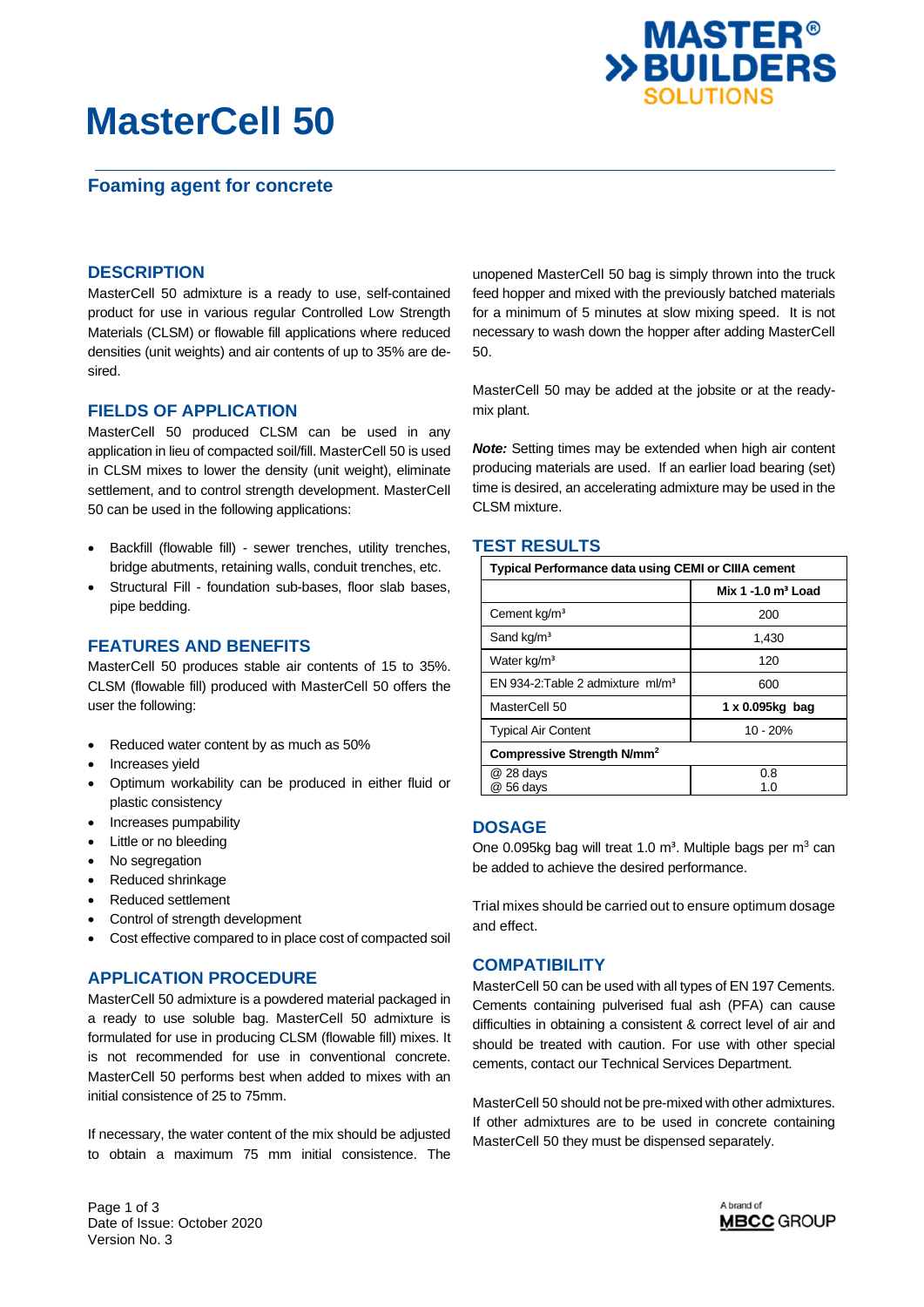

## **MasterCell 50**

## **Foaming agent for concrete**

When complimentary admixtures are required it is important that trials are performed, prior to any supply, to determine the respective dosages of any complimentary admixture, and the suitability, in the fresh and hardened state, of the resultant concrete. In these circumstances we recommend that you consult our Technical Services Department for further advice.

Swinton Hall Road, Swinton, Manchester, M27 4EU Tel: +44 (0) 161 727 6300 [www.master-builders-solutions.com/en-gb](http://www.master-builders-solutions.com/en-gb)

## **PACKAGING**

MasterCell 50 is supplied in a case containing 50 x 0.095kg  $(1.0 \text{ m}^3)$  bags.

### **CONTACT DETAILS**

### Master Builders Solutions UK Ltd,

| <b>Product Data</b>            |                                                                                                                                                                                                                                                                                                                  |
|--------------------------------|------------------------------------------------------------------------------------------------------------------------------------------------------------------------------------------------------------------------------------------------------------------------------------------------------------------|
| Appearance:                    | White powder                                                                                                                                                                                                                                                                                                     |
| Specific gravity $@$ 20 $°C$ : | $0.70 \pm 0.01$ g/cm <sup>3</sup>                                                                                                                                                                                                                                                                                |
| pH-value:                      | $10.0 \pm 1$                                                                                                                                                                                                                                                                                                     |
| Alkali content (%):            | $\leq$ 0.10 by mass                                                                                                                                                                                                                                                                                              |
| Chloride content (%):          | $\leq 0.10$ by mass                                                                                                                                                                                                                                                                                              |
| Chlorine Content (%)           | $\leq$ 0.10 by mass                                                                                                                                                                                                                                                                                              |
| <b>Logistics</b>               |                                                                                                                                                                                                                                                                                                                  |
| Shelf life:                    | 12 months if stored according to manufacturer's instructions<br>in unopened container.                                                                                                                                                                                                                           |
| Storage conditions:            | Store in original sealed containers and at temperatures be-<br>tween 5°C and 30°C. Store under cover, out of direct sun-<br>light and protect from extremes of temperature. Failure to<br>comply with the recommended storage conditions may re-<br>sult in premature deterioration of the product or packaging. |
| Handling and transportation:   | Refer to MasterCell 50 Safety Data Sheet                                                                                                                                                                                                                                                                         |
| Disposal:                      | Refer to MasterCell 50 Safety Data Sheet                                                                                                                                                                                                                                                                         |

MasterCell 50, Master Builders Solutions UK Ltd,, Version 3

**Health and Safety** 

Page 2 of 3 Date of Issue: October 2020 Version No. 3